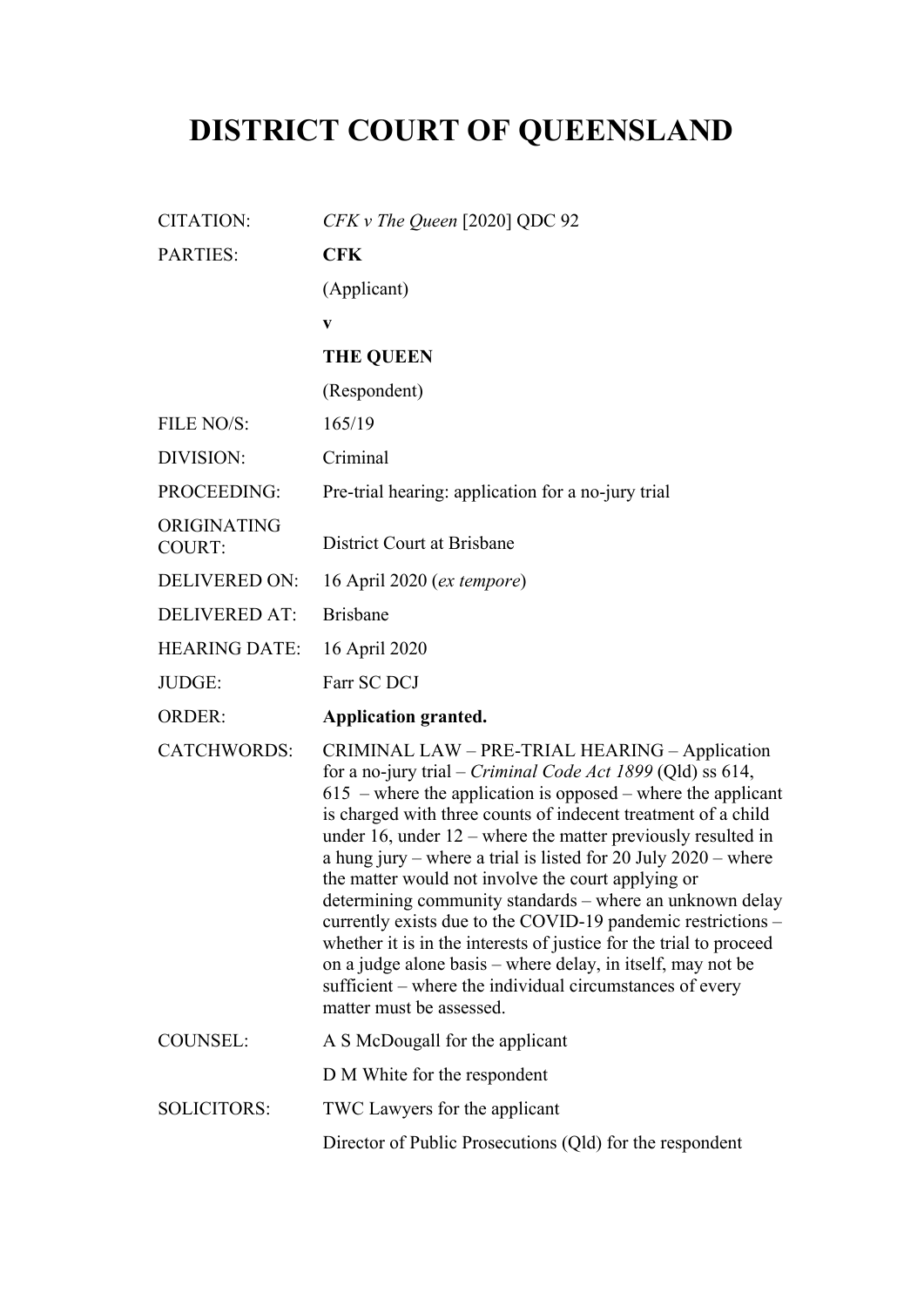- [1] HIS HONOUR: Yes. Thank you. All right. This is an application for a judge-only trial pursuant to the provisions of sections 614 and 615 of the Criminal Code. The application is opposed. The applicant is charged with three counts of indecent treatment of a child under 16 under 12. The matter has already gone to trial on one prior occasion – that was before a jury – which resulted, ultimately, in a hung jury. That was a trial that was conducted in mid-September last year.
- [2] The matter currently has a trial listing for the 20th of July this year. Counsel for the applicant has conceded that the behaviour the subject of each of the three charges, if proved to the requisite standard, constitutes indecent behaviour and that there would be no submission to the contrary, so it is not a matter that involves the court applying or determining community standards. The thrust of the application is to the effect that it is in the interest of justice that a – the trial be – proceed before judge alone due to the unknown delay that would currently – or that currently exists in relation to jury trials being held as a consequence of the current COVID-19 pandemic restrictions.
- [3] It is correct to say that, at the moment, there is no knowledge by anybody as to when jury trials may be restarted, whether it be this year or next year or beyond that. Counsel has submitted on behalf of the applicant that it is not only the fact of there being a delay that is of relevance to the application, but there is also the consideration that, at the moment, that length of delay is unknown.
- [4] "Interests of justice" is a term that is broad and wide-ranging, as has been recognised by a number of courts in a variety of cases over the years. It is correct to say that delay in and of itself might not necessarily constitute a foundation for such an argument, but the individual circumstances of every matter, of course, must be assessed in respect of those particular circumstances. Here, the courts are in a never before seen situation of not being able to conduct jury trials and not being able to do so for an unknown period of time, although it would seem that it is going to be for some considerable period of time into the future from now.
- [5] The Crown has opposed the application for trial by judge alone on the basis that the delay itself is unknown, that the delay does not enliven the term "in the interests of justice" and that, given the nature of the charges, there is the prospect of the application of community standards in the determination of guilty or otherwise.
- [6] This issue has been brought before a number of other courts in recent weeks, the result of which has varied, but on a number of occasions, a judge-alone trial has been ordered on the basis of that which is put forward in this matter today. Some of those applications were opposed and some were unopposed. I won't, for the purposes of this ex tempore decision, repeat the provisions of section 614 and section 615. I should note, of course, that at the moment, the identity of the trial judge is unknown, which is a relevant consideration. And I accept, given the concession that's been made by counsel from the bar table, that this is a matter that does not involve the application of objective community standards in the determination of outcome.
- [7] Given the unknown length of delay that applies at present, in my view, the interests of justice would be served by this matter being able to proceed to trial on a judge-alone basis. Justice must be, of course, administered publicly when that is appropriate, and